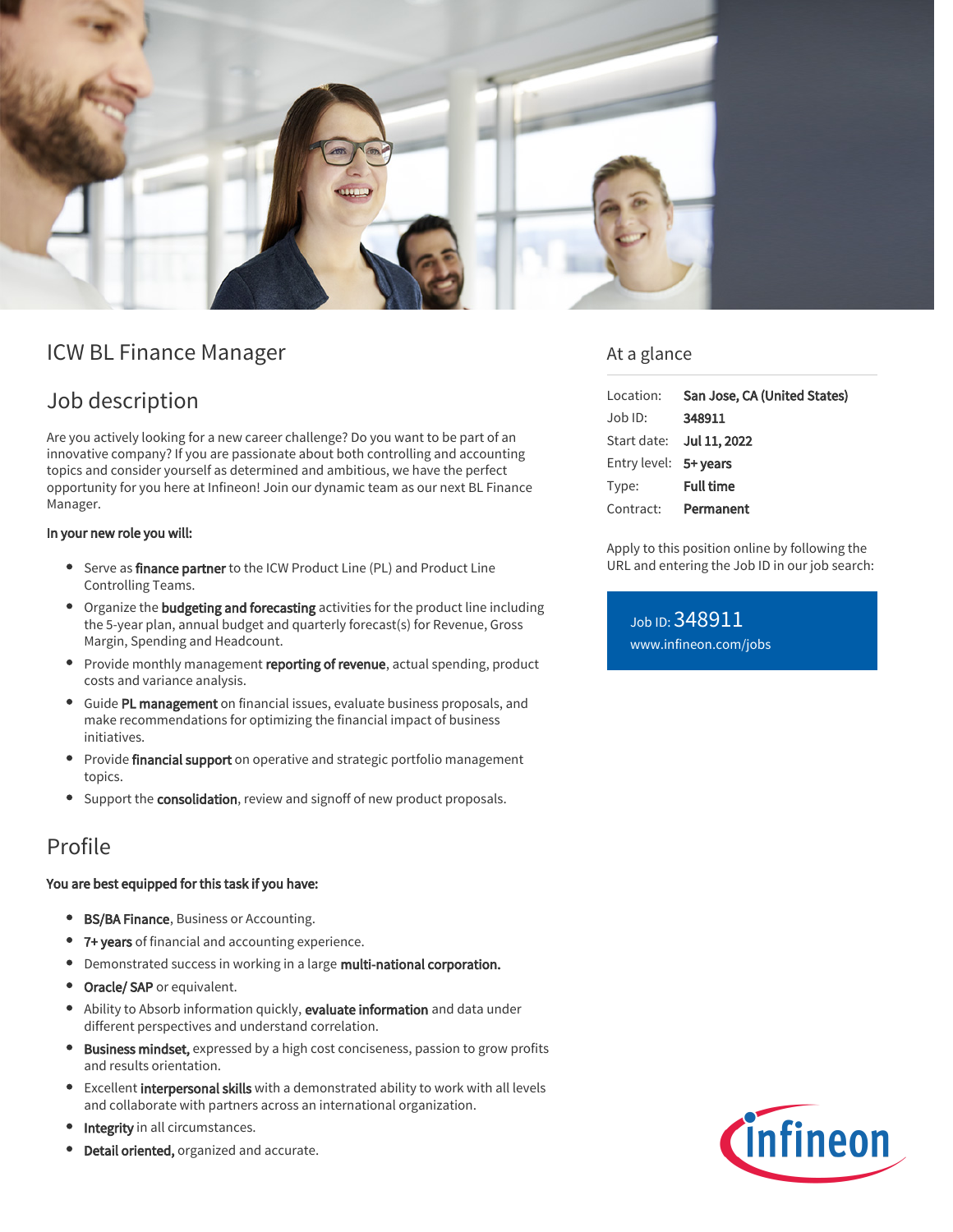- **•** Demonstrate adaptability and willingness to take on new assignments.
- **Strong verbal and written communication** skills.

The Connected Secure Systems (CSS) segment offers comprehensive systems for a secure, networked world with a portfolio built around reliable, trendsetting microcontrollers as well as wireless connectivity and security solutions. Over the past decades, CSS has developed microcontroller, Wi-Fi, Bluetooth and combined connectivity solutions (known as connectivity combos) and hardware-based security technologies. The products are used in a broad range of applications: from consumer electronics, IoT and home appliances to IT equipment, cloud security and networked cars all the way to credit and debit cards, electronic passports and IDs. With its leading technologies in the areas of computing, connectivity and security, CSS makes a decisive contribution to protecting today's and tomorrow's networked systems.

## Benefits

**San Jose, CA:** Medical, Dental & Vision Plans; Flexible Reimbursement Accounts (FSAs); Industry leading 401k Employer Contribution/Match; Company Performance Bonus; Holiday Pay & Paid Time Off (PTO); Flexible Working Conditions, Part-time Options; Different career paths: Project Management, Technical Ladder, Management & Individual Contributor; Wide range of Training Offers & Career Development Planning; Coaching, Mentoring, Networking Possibilities; International assignments; Basic Life & Dependent Life Insurance; Paid Sick Leave, Accidental Death & Disability Insurance (AD&D) ; Short-term & Long-term Disability ; Employee Assistance Program (EAP) ; Health Promotion Programs ; Reduced Price for Public Transportation

## Why Us

### Part of your life. Part of tomorrow.

We make life easier, safer and greener – with technology that achieves more, consumes less and is accessible to everyone. Microelectronics from Infineon is the key to a better future. Efficient use of energy, environmentally-friendly mobility and security in a connected world – we solve some of the most critical challenges that our society faces while taking a conscientious approach to the use of natural resources.

Cypress Semiconductor Corporation is an equal opportunity employer. All qualified applicants will receive consideration for employment without regard to race, color, religion, sex (including pregnancy, childbirth, or related medical conditions), gender identity, national origin, ancestry, citizenship, age, physical or mental disability, legally protected medical condition, family care status, military or veteran status, marital status, domestic partner status, sexual orientation, or any other basis protected by local, state, or federal laws. Applicants with questions about access or requiring a reasonable accommodation for any part of the application or hiring process should contact the Talent Network by phone at (408) 503-2194.

Employment at Infineon is contingent upon proof of your legal right to work in the United States under applicable law, verification of satisfactory references and successful completion of a background check and drug test, and signing all your onboarding documents .

In some instances, if applicable, U.S. export control laws require that Infineon obtain a U.S. government export license prior to releasing technologies to certain persons. This offer is contingent upon Infineon's ability to satisfy these export control laws as related to your employment and anticipated job activities. The decision whether or not to submit and/or pursue an export license to satisfy this contingency, if applicable, shall be at Infineon's sole discretion.